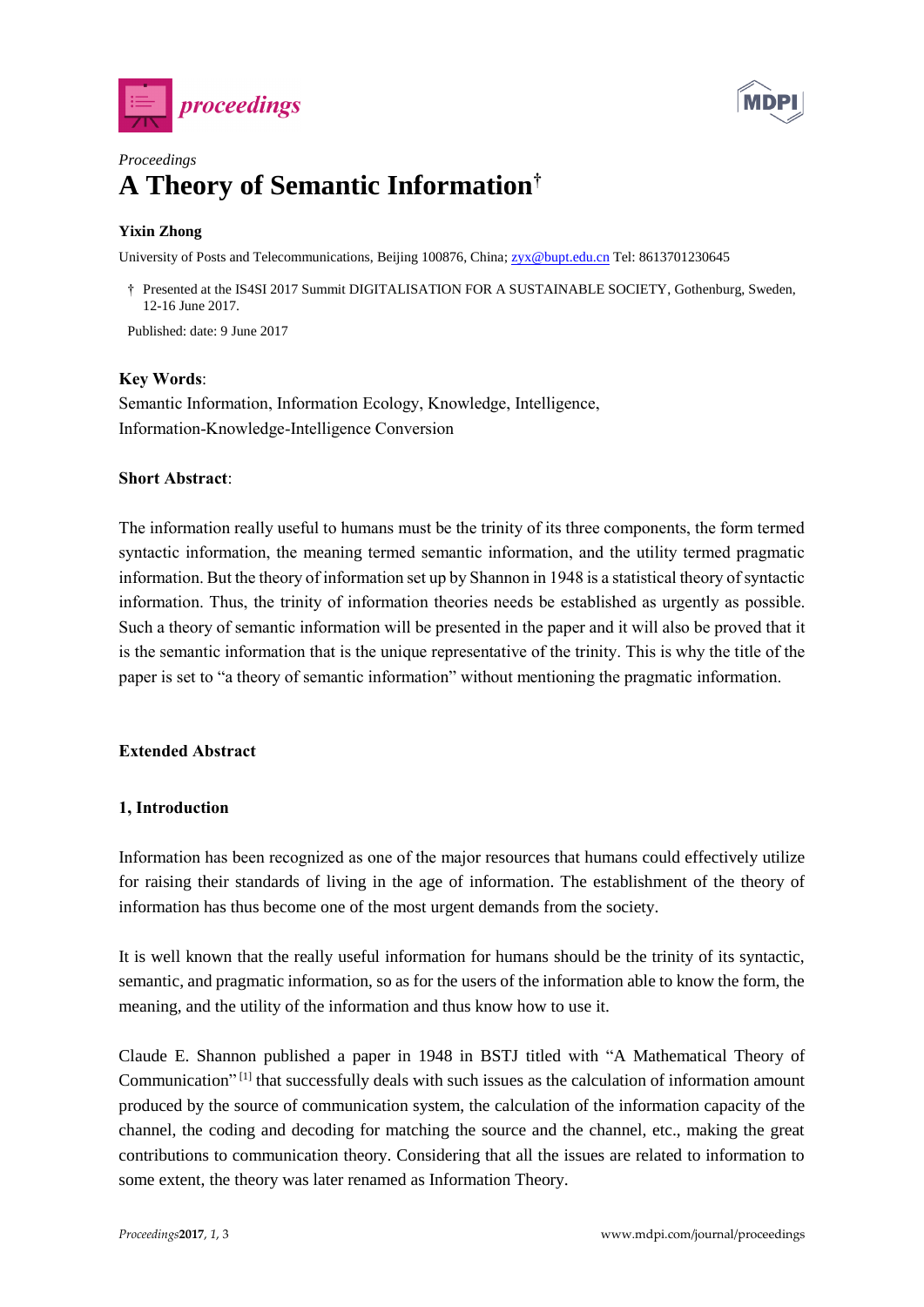In the case of communication engineering, however, only the form factor of signals (the carrier of syntactic information) needs to consider and nothing to do with both the semantic and pragmatic information. Hence, Shannon theory of information is indeed a statistical theory of syntactic information only, not an entire theory of information at all. This leads the fact that the theories of semantic and pragmatic information get more and more concerns.

In addition to Shannon theory of information, there have also been Combinatory Information Theory and Algorithm Information Theory in academic literate <sup>[2~4]</sup>. But both of them are kinds of theory of syntactic information too and have not considered the theories of semantic and pragmatic information. So we will not mention them any more in the paper.

### **2, A Brief Review of The Classical Theory of Semantic Information**

The earliest effort in attempting the theory of semantic information was made by R. Carnap and Y. Bar-Hillel. The framework of the theory that they proposed in  $1950s^{5}$  can very briefly be described as follows, which can also be found from the references  $[6, 7]$ .

First, they defined an ideal language model that contains *n* (a finite positive number) nouns and *k* (another finite positive number) adjectives as well as 1 verb "have, or be". If "*a*" is a noun and "*P*" is an adjective, and then "*Pa*" is read as "*a* has *the property P*" or "*a* is *P*". The model has 5 connects:

 $\sim$  (Not): " $\sim$ *Pa*" means "*a* is not *P*"; ∨(Or):" *Pa*∨*Qb*" means "*a is P* or *b* is *Q"*;  $\wedge$  (and): "  $Pa \wedge Ob$ " means "*a* is *P* and *b* is *Q*";  $\rightarrow$  (if ... then) : implication  $\equiv$  (if and only if): equivalence

Based on the model above, it can produce a number of sentences which may true ( $Pa\sqrt{\sim Pa}$ , for example), or false ( $Pa \wedge \neg Pa$ , for instance), or infinitive ( $Pa$ , for example) in logic. The amount of semantic information contained in a legal word *i* is thus defined as *a function of the number of sentences in the ideal model of language that the word i can imply*. The more the number of sentences that a word can imply in the model of language, the larger the amount of semantic information the word has.

More specifically, a concept called "state descriptor Z" is defined as the conjunction of one noun and one adjective (positive, or negative, but not both). As result, there are *kn* possible such conjunctions and 2*kn* possible state descriptions.

Another concept called "range" is set up as follows: The range for a sentence *i* is defined as a set of the state descriptors in which the sentence  $i$  is valid and is denoted by  $R(i)$ . Further, a measurement function  $m(Z)$  is introduced with the following constraints:

- (1) For each *Z*, there is  $0 \le m(Z) \le 1$ ,
- (2) For all *kn* state descriptors, there is  $\sum m(Z) = 1$ ,
- (3) For any non-false sentence *i*, its  $m(i)$  is the sum of all  $m(Z)$  within  $R(i)$ .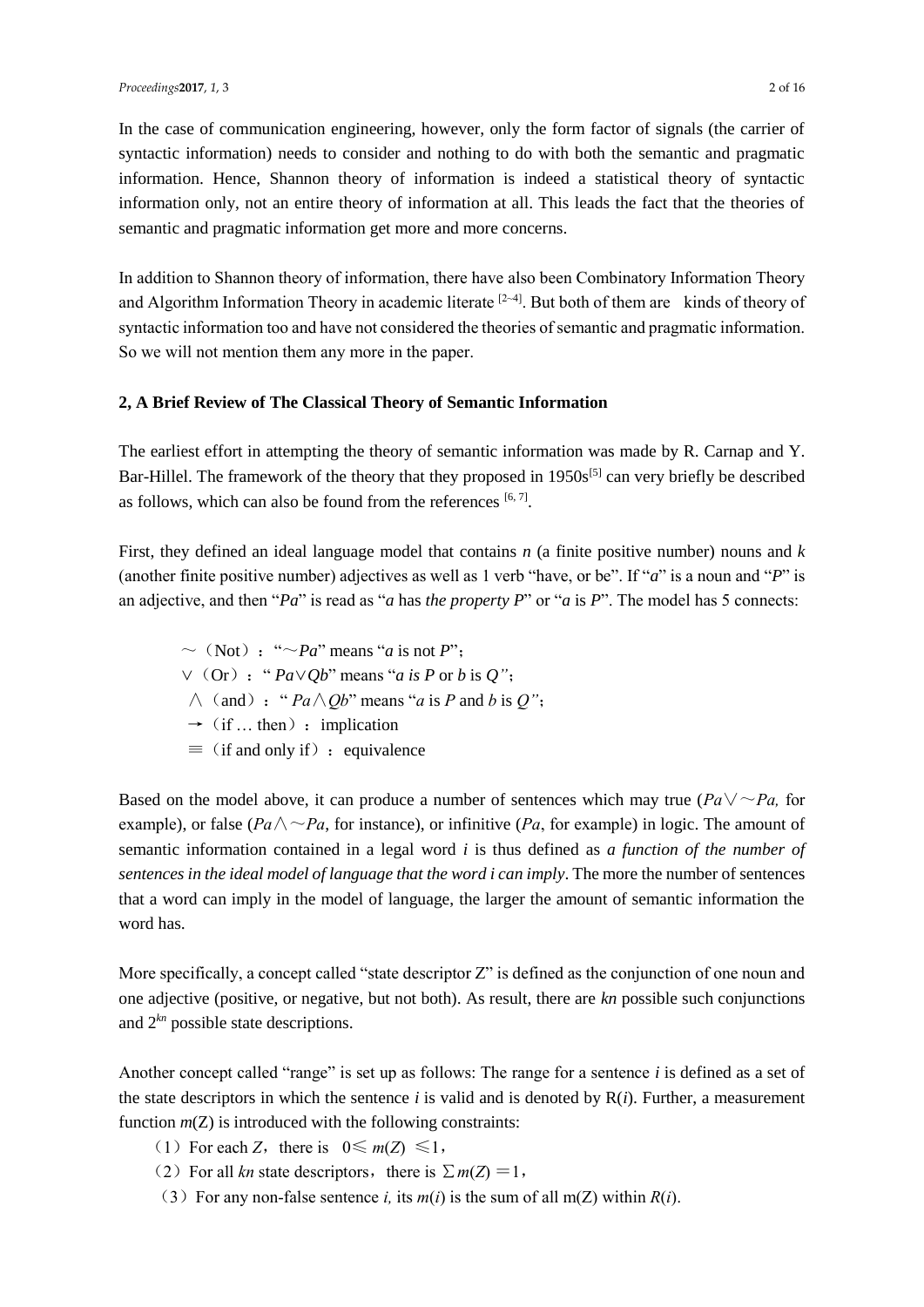The amount of semantic information that sentence *i* contains is defined as

$$
I(i) = -\log_2 m(i)
$$

It can be seen from the brief review of the classic theory of semantic information that the concept and measurement here are very much similar to that of Shannon theory of syntactic information. In fact, various kinds of the classic theory of semantic information existed have made most efforts in quantitative measurement of semantic information. Moreover, the basic idea for semantic information measurement of any sentence in classic theory is dependent on the number of sentences in the language model that can be excluded by the sentence.

There are, at least, two demerits existed in the classic theory of semantic information. One is the ideal model of language that is much too far from the natural language in reality and is completely unrealistic model of language. The other demerit is that the theory concerns only with the quantitative measure of the semantic information and yet has no concerns with the essence of semantic information, the meaning factor.

It is very important to point out the major difference between the theories of syntactic and semantic information. The theory of syntactic information needs to take serious concern with the numeric measurement of syntactic information because of the fact that the engineers of communication systems must be able to calculate the precise amount of communication resources consumed, such as the bandwidth of communication channel, the energy of transmission, etc. On the other hand, nevertheless, the most nucleus concern in the theory of semantic information is the meaning contained in the information. This is because of the fact that the users of semantic information should be able to understand the meaning factor of that information so as to be able to effectively use the information for solving problems.

Most of the researchers of classic theory of semantic information had not realized the radical difference between these two kinds of theories pointed out above. The researchers involving in the semantic information studies in later time [8~11] also did not mention the difference.

# **3, Fundamental Concepts Related to Semantic Information**

The 'root concepts' of semantic information are the concept of information and that of semantics. Therefore, it is necessary to make clear the concept of information and that of semantics as well as the relationship between them before doing other things.

# *3-1 Classic Concepts on Semantics and Information*

The classic concept of semantics can be found from the studies on semiotics. Saussure, Peirce, and Morris, among many others, are the major contributors to semiotics.

Saussure proposed a dualistic notion of signs, relating the signifier as the form of the word or phrase uttered, to the signified as the mental concept  $[12]$ . Peirce pointed out that a sign is something that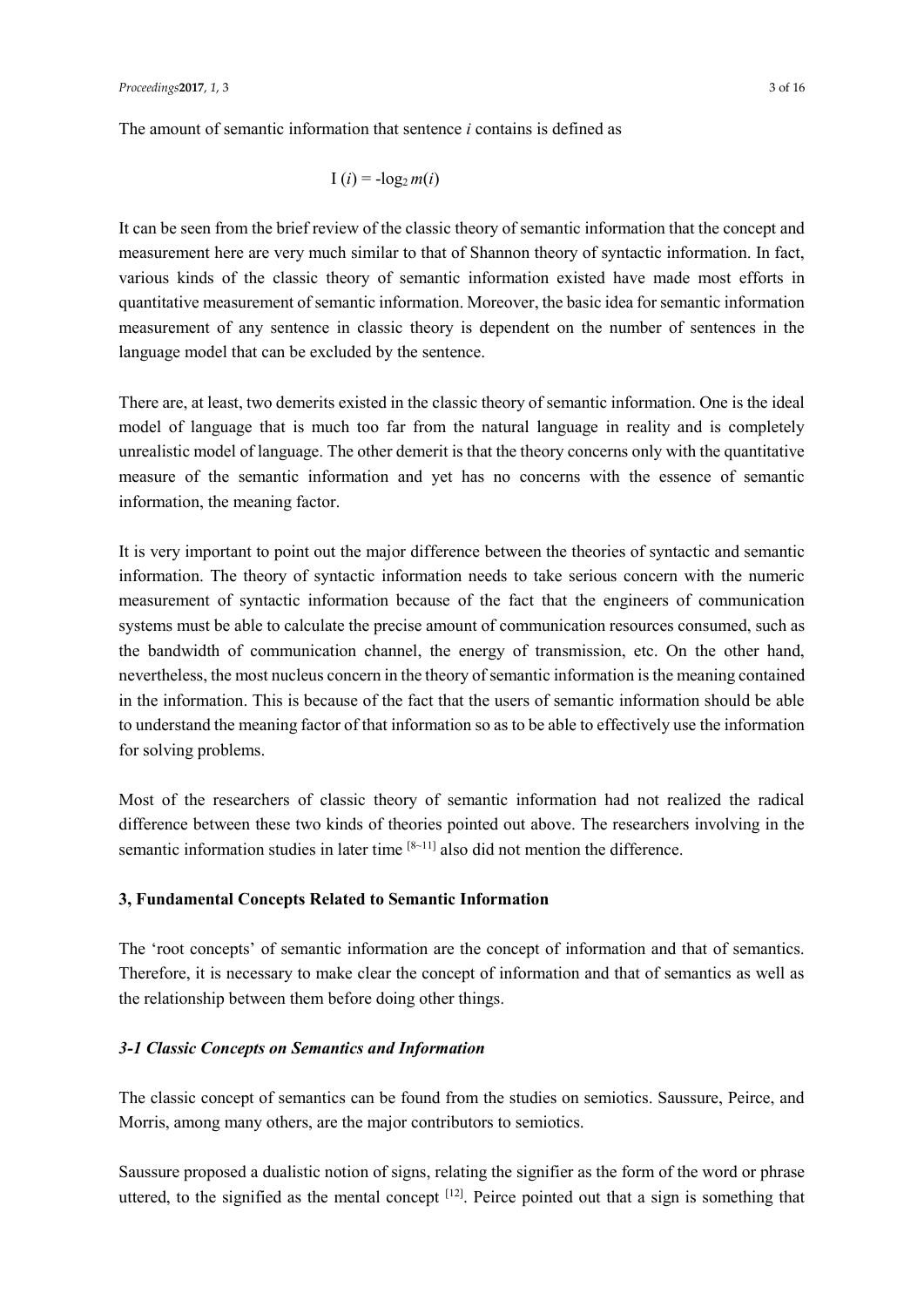stands to somebody for something in some respect or capacity. He considered further that the science of semiotics has three branches: pure grammar, logic proper, and pure rhetoric [13]. More clearly, Morris defined semiotics as grouping the triad syntax, semantics, and pragmatics where syntax studies the interrelation of the signs, without regard to meaning, semantics studies the relation between the signs and the objects to which they apply, and pragmatics studies the relation between the sign system and its user [14].

It is recognized from semiotics that the terms of syntactic, semantic, and pragmatic have been used for expressing the formal features, the meaning, and the utility of the signs with respect to the user of the signs. Interestingly, the three terms form a comprehension for the signs. But semiotics did not give analysis on the mutual relations among the three, as we will do later.

On the other hand, there have been many works concerning the concept of information in history. The most representative ones include the followings:

- -- N. Wiener announced that [15] information is information, neither matter, nor energy.
- $-$  C. Shannon considers that  $[1]$  information is what can be used to remove uncertainty.
- $G$ . Bateson<sup>[16]</sup>: Information is the difference that makes difference.
- -- V. Bertalanffy wrote that  $[17]$  information is a measure of system's complexity.

More works in this area can be found from the reference  $[18]$ . As can be seen, the concept of information is still open. We will have more discussions on the concept in next sub-section.

# *3-2, Concepts Related to Semantic Information in view of Ecosystem*

It is easy to see that the concept of semantic information not only has roots but also has its ecological system. Therefore, the understanding of the concept of semantic information must strictly rely on the understanding of its root concepts and its ecological system. Through the investigation of its root and ecological system, all the constraints that the concept of semantic information should observe could be clear.

What is the ecological system that semantic information belongs to? As is stated above, the root concept of semantic information is that of information while the ecological system of information is the full process of information-knowledge-intelligence conversion [19], which is shown in Fig.1.



Fig.1 Model of Information Ecosystem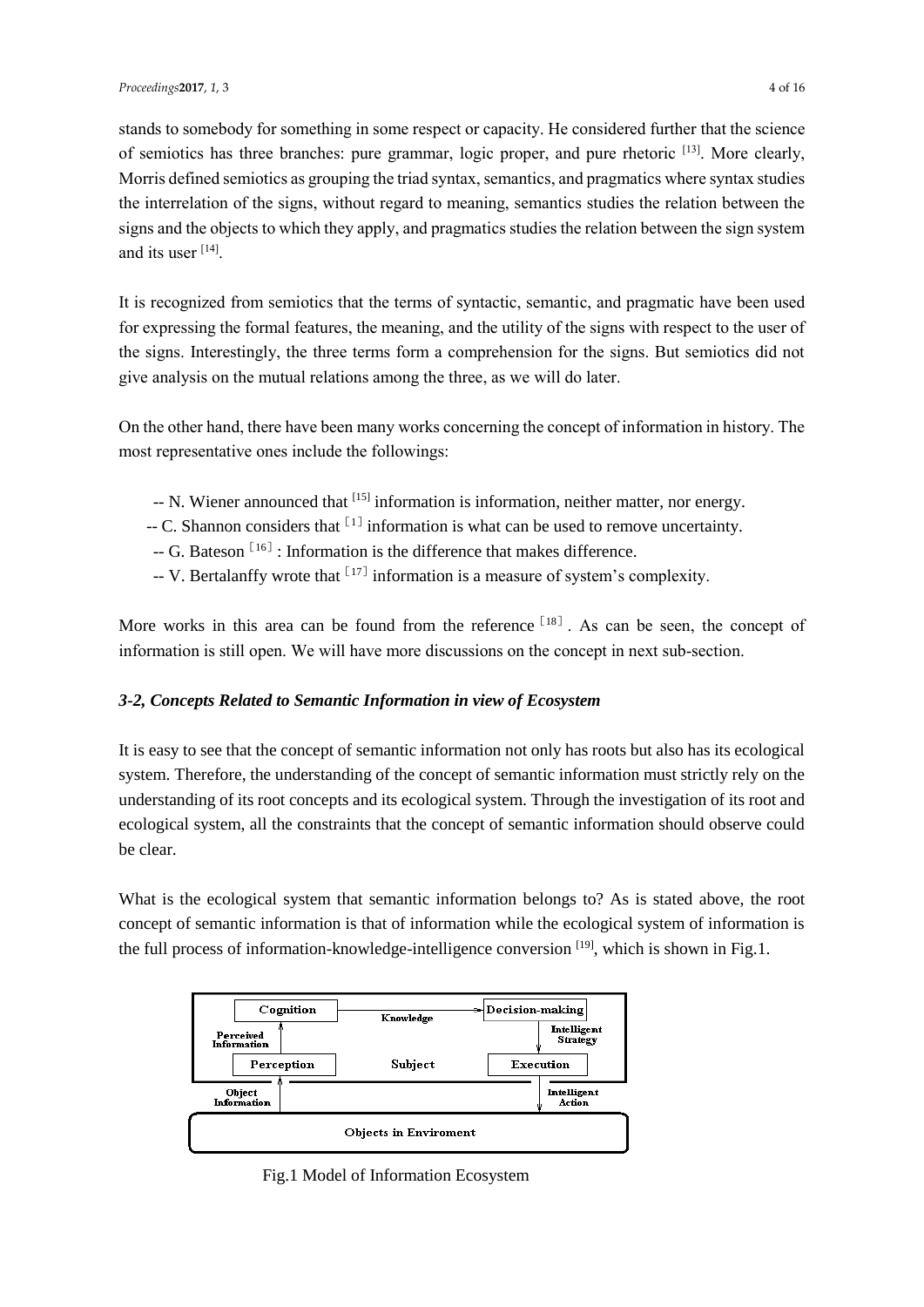In the model of Fig.1, the part at the bottom stands for the object in environment that presents the object information while the part on the top stands for the subject interacting with the object through the following processes: the object information is conversed to perceived one (perception), and the latter is conversed to knowledge (cognition), and further conversed to intelligent strategy (decisionmaking), and finally conversed to intelligent action (execution) that is applied on the object, forming the basic process of information ecosystem.

The most basic rule the theory of semantic information should observe is that the theory of semantic information must be able to meet with the constraints, or the requirements, imposed from the ecological process of information described above.

It is worth of pointing out that, among all kinds of object information, only those participating in the process of subject-object interaction (see Fig.1) will be regarded as meaningful and will therefore be carefully studied. Others having not entered into the subject-object interaction will, naturally and thus reasonably, be neglected by the subject. In other words, the model of information ecosystem shown in Fig.1 is typical, necessary, and sufficient.

It is indicated from the model in Fig.1 that the most significant value that information could provide to humans (and human society) is not merely information itself, but even more its ecological products, the knowledge and intelligence. This is because of the fact that information itself is phenomenon about some thing that can tell "what it is" while knowledge is the essence about some things that can tell "why it is so" and the intelligence is the strategy for dealing with some thing that can tell "how to do it".

So, it is not wise in any cases if one concerns only with information itself without paying attentions to knowledge and intelligence. In other words, one who studies information should not stop at the level of information but should continue to do the study with the view of ecological process of information. This is an important understanding for information studies.

Now let us start to have a specific investigation on all the concepts related to the one of semantic information along with the line of ecological system of information shown in Fig.1.

# **Definition 1 Object Information / Ontological Information**

*The object information concerning an object is defined as "the set of states at which the object may stay and the pattern with which the states vary" presented by the object itself*.

The term "ontological information" is also adopted for "object information" because this information is only determined by the object and has nothing to do with the subject. The two names, object information and ontological information, are mutually equivalent but the term of "object information" will more frequently be used in the paper.

Referring back to Definition 1, the argument of object information can briefly be expressed as the "states-pattern". For example, given an object whose possible set of states is *X* and the pattern with which the states vary is *P*, the corresponding object information can briefly be represented as {*X*, *P*}.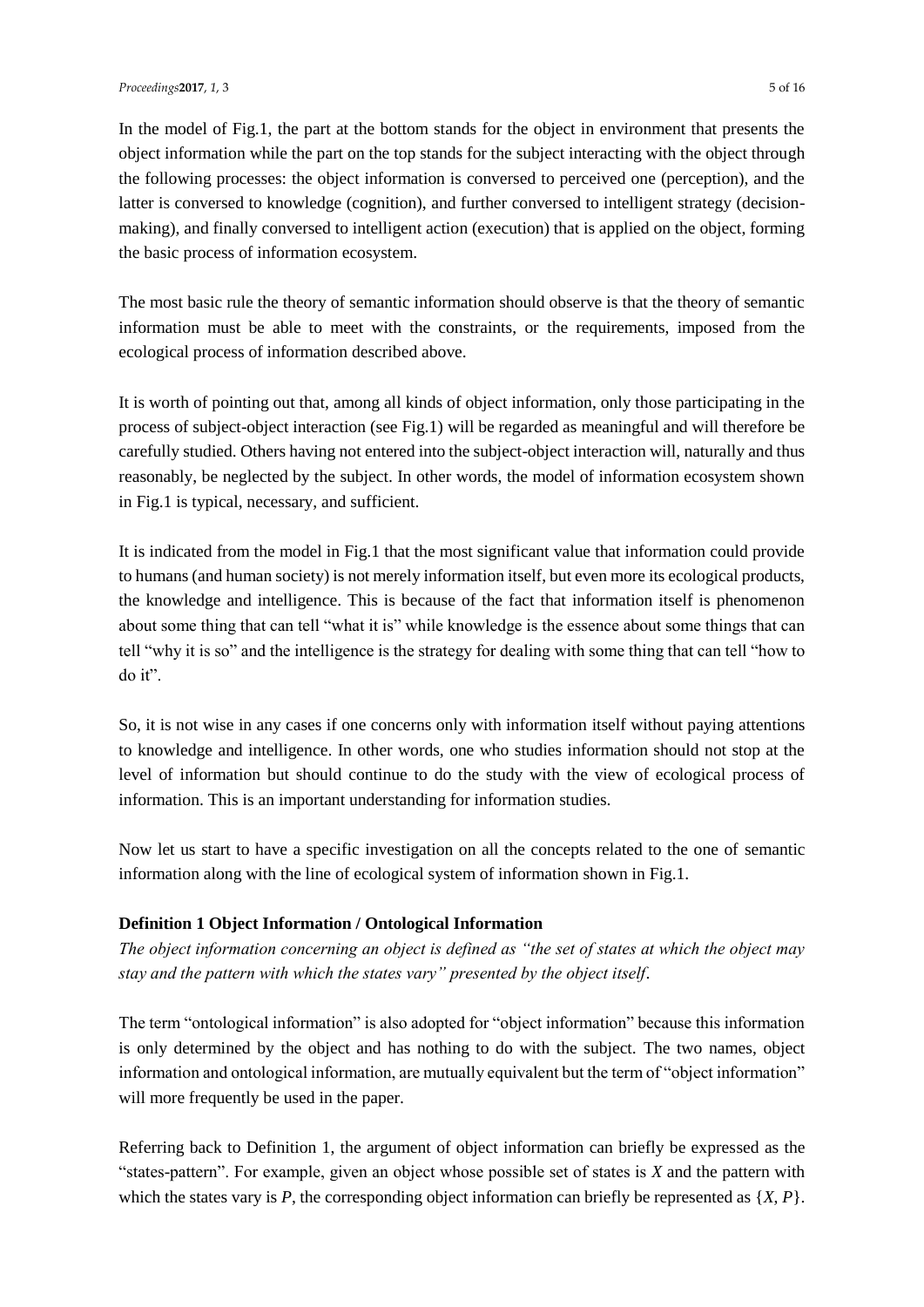# **Definition 2 Perceived Information / Epistemological Information**

*The perceived information a subject possesses about an object, which is also termed as epistemological information, is defined as the trinity of the form (named the syntactic information), the meaning (the semantic information), and the utility (the pragmatic information), all of which are perceived by the subject from the object information.* 

The term "epistemological information" is adopted because of the fact that this information is determined not only by the factors of object (the "states-pattern"), but also by the factors of the subject (the subject's knowledge and goal).

It is very clear by comparing Definition 1 and Definition 2 that the object information is the real source coming from the real world while the perceived information is the product of the object information via subject's perception. As result, the perceived information should contain more abundant intensions than the object information does.

Note that the concept of "semantic information" has been defined in Definition 2, which is the meaning the subject perceived from the object information. Note that the term of semantic information here is well matched with that of semantics in semiotics.

# **Definition 3 Comprehensive Information**

*The trinity of syntactic, semantic, and pragmatic information is named comprehensive one*.

So, the concept of "perceived information", or of "epistemological information", declares that it has three components: syntactic, semantic, and pragmatic information whereas the trinity of the three is specially named the "comprehensive information".

Noted that although the concepts of syntactic, semantic, and pragmatic have been defined in semiotics, the mutual relationship among them has never been studied. As we can see later, the mutual relationship among them is the most important issues in information studies.

# **Definition 4 Mutual Relation among Syntactic, Semantic, and Pragmatic Information**

*The syntactic information is specific in nature and can directly be produced through subject's sensing function while the pragmatic information is also specific in nature and can directly be produced through subject's experiencing. However, the semantic information is abstract in nature and thus cannot be produced via subject's sensing organs and experiencing directly. The semantic information can only be produced based on both syntactic and pragmatic information just produced already, that is, by mapping the joint of syntactic and pragmatic information into the semantic information space and then naming it*.

Further, the mutual relationship of the semantic information to the syntactic and pragmatic information can be expressed in Fig.2. Note that this will be explained more clearly via Fig.5 in section 4.1.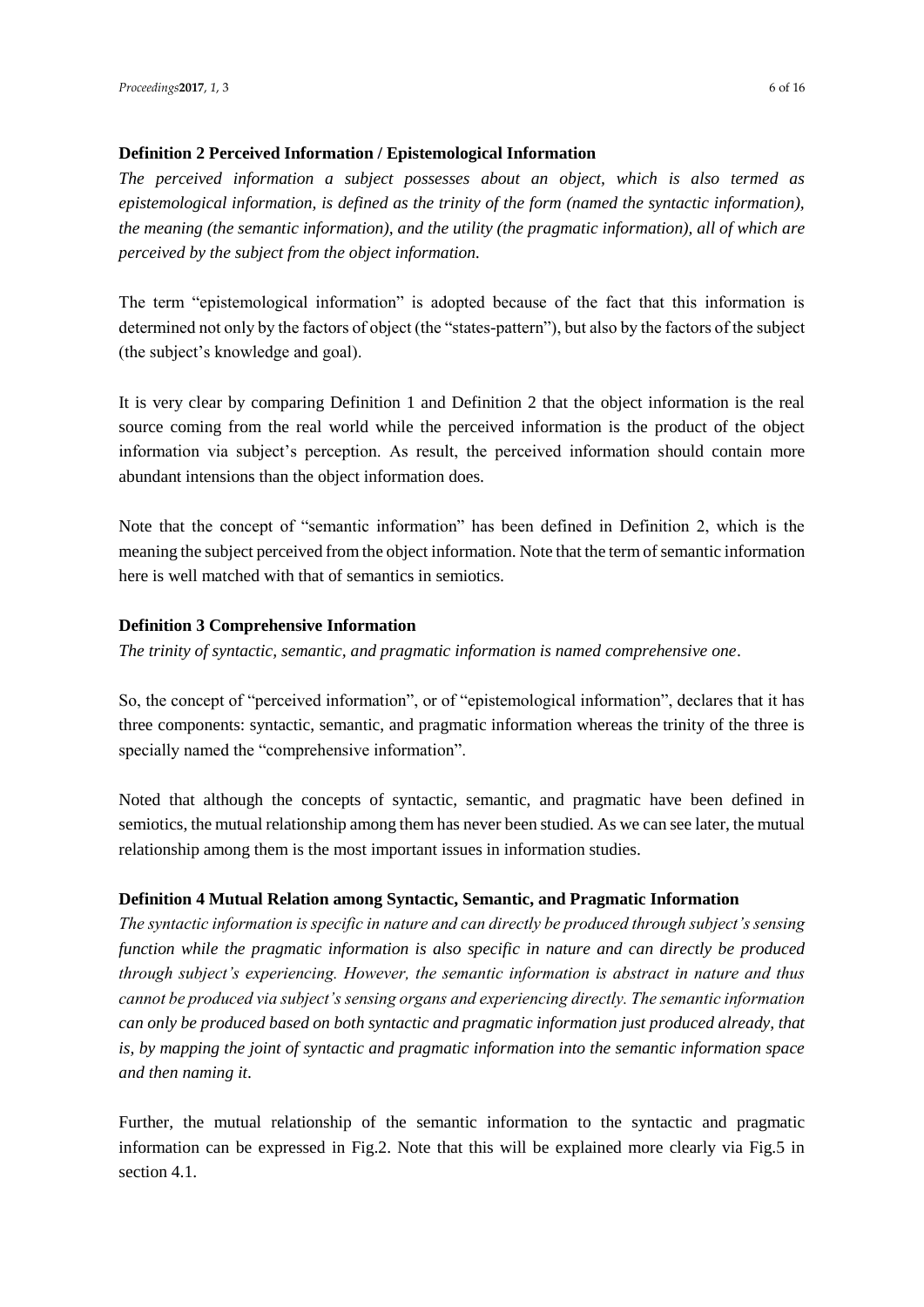

Fig.2 Relation of semantic information to syntactic and Pragmatic information

It is concluded from the discussions above that **the semantic information can serve as the legal representative of the perceived information**. This is why the semantic information possesses the highest importance compared with the syntactic and pragmatic information.

Compared with all definitions and discussions given above, we can conclude:

(1) The object/ontological information defined in Definition 1, the "states-pattern presented by object", is neither matter nor energy and is thus in agreement with Wiener's statement. However, the Definition 1 is more standardized than the statement.

(2) The concept of perceived/epistemological information defined in Definition 2 is just what can be used to remove the uncertainties concerning the "states-pattern". It is easy to see that the concept of information in Shannon theory is the statistically syntactic information, only one component of the perceived information. So, the Definition 2 is more reasonable and more complete than Shannon's understanding is.

(3) As for the Bateson's statement, it is pointed out that the most fundamental "difference" among objects is their own "states-pattern" presented by the objects. Hence, the Definition 1 and Bateson's statement is equivalent to each other. But Definition 1 is more regular.

(4) Bertalanffy regarded information as "complexity of system", in fact the complexity of a system is just the complexity of its "states-pattern" presented.

All in all, the Definition 1 and 2 enjoy the advantages of more regular, more standardized, more reasonable, more universal, and more scientific compared with the statements given by Wiener, Shannon, Bateson, Bertalaffy, and others. So, we would like to use the definitions 1 and 2 for defining object/ontological information and perceived/epistemological information.

Up to the present, the concept of semantic information has been well defined. According to the view of information ecology, however, the discussion on fundamental concepts cannot be stop here. It is necessary to investigate how the later processes of information ecology (see Fig.1) may exert influence and impose constraints on semantic information.

#### **Definition 5 Knowledge**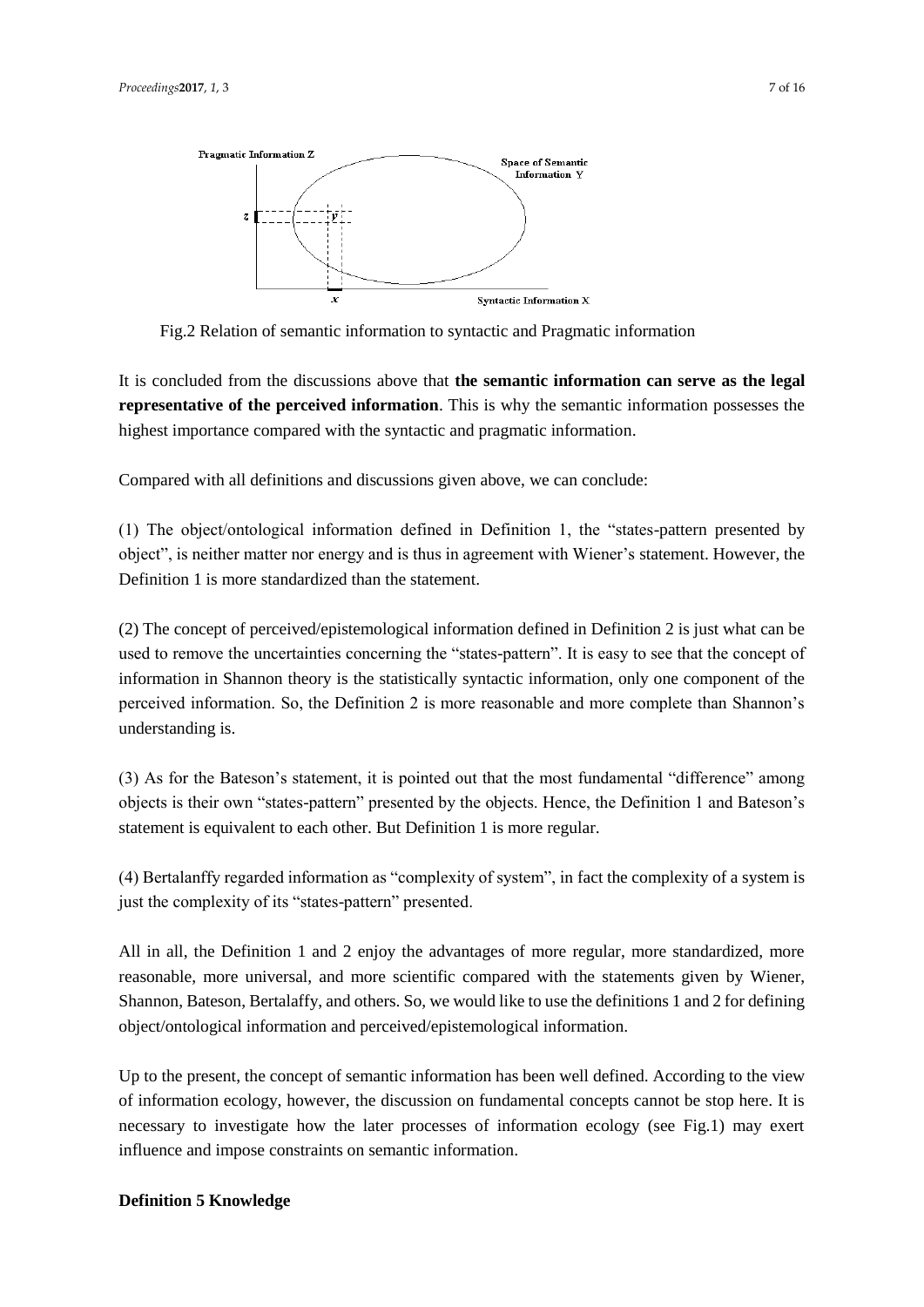*Knowledge that subjects have possessed in their minds concerning certain class of events is defined as the "set of states at which the class of events may stay and the common rule with which the states vary" that have been summed up from a sufficiently large set of samples of perceived information related to the class of events*.

For brevity, knowledge can be described by using the phrase of "states-rule" just as perceived information is described by using the phrase of "states-pattern".

Since knowledge is the products abstracted from perceived information, knowledge also has its own three components: formal, content, and value knowledge respectively corresponding to syntactic information, semantic information, and pragmatic information. Similar to the case of perceived information, the content knowledge can serve as the legal representative of the entire knowledge. It is obvious that semantic information plays a fundamental role in the studies of knowledge theory.

It is necessary to note that knowledge itself forms an ecological process: from the perceived information to the empirical knowledge via the process of induction, and then to the regular knowledge via the process of validation, and further to the commonsense knowledge via the process of precipitation, all based on the instinct knowledge. This is shown in Fig.3 and is called the internal chain of knowledge ecology.



Fig.3 Internal Chain of Knowledge Ecology

It is easy to understand that the empirical knowledge is the knowledge in under-matured status, the regular knowledge is the one in the normal-matured status, and the commonsense knowledge is the one in the over-matured status. As is well accepted, from the under-matured status to the normalmatured status and further to the over-matured status, this is a typical ecological process.

On the other hand, there is an external chain of knowledge ecology that is from (perceived) information to knowledge via inductive operations and then from (perceived information and) knowledge to intelligence via deductive operations under the guidance of the system's goal as is shown in Fig.4.



Fig.4 External Chain of Knowledge Ecology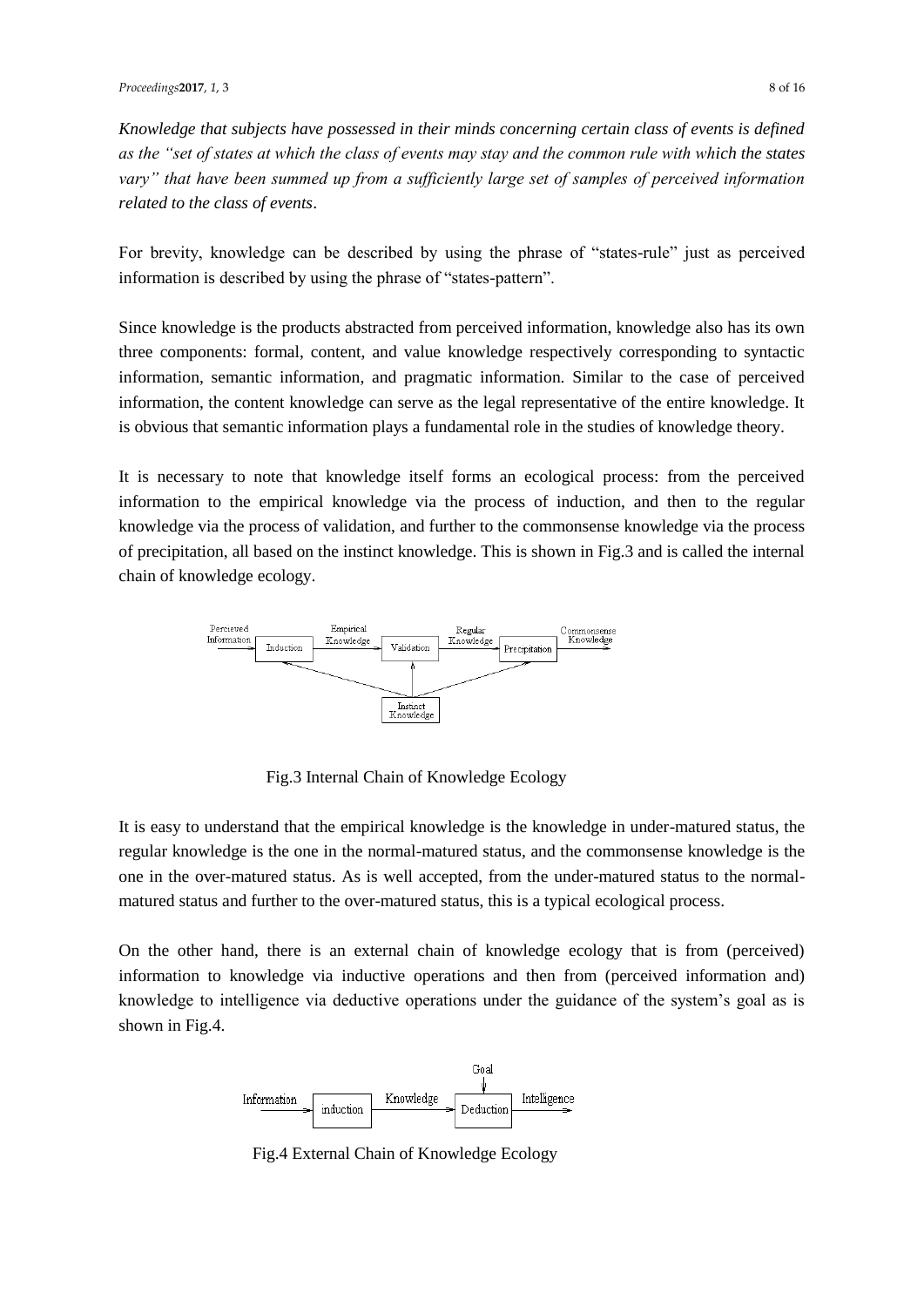The internal chain and external chain of knowledge ecology, as well as the definition of semantic information (which is the representative of perceived information), are of great significance in the studies of artificial intelligence that will be seen in later stage of the paper.

#### **Definition 6 Human Wisdom**

*Human wisdom is the special ability only for humans. It is the ability for humans to discover, to define, and to solve the problem faced in environment by using his knowledge and his goal for better life. When the old problem is solved, the new problem will be discovered, defined and solved. By virtual of this ability, the living standards for human kinds and the human ability itself are*  continuously improved and strengthened  $^{\text{\tiny{[20]}}}$  .

It is clear from the definition 6 that human wisdom is consisted of two interactive parts: (1) the ability to discover and to define the problem that must be solved for better living, which is termed as the implicit wisdom, and (2) the ability to solve the problem that has been defined by implicit wisdom, which is named as the explicit wisdom.

The ability of implicit wisdom is supported by such mysterious factors as the subject's goal for better living, the subject's knowledge for problem solving, subject's intuition, imagination, inspiration, and aesthetics, and the like whereas the ability of explicit wisdom is supported by such kinds of operational ability as information acquiring, information processing, information understanding, reasoning, and execution. Because of the difference between the implicit and the explicit wisdom, it is possible to understand and simulate the explicit wisdom on machines while extremely difficult, if not impossible, to understand and simulate the implicit wisdom on machines.

#### **Definition 7 Human Intelligence**

*The human explicit wisdom is particularly named as human intelligence that is obviously the subset of human wisdom*.

### **Definition 8 Artificial Intelligence**

*The man-designed intelligence in machines inspired from human intelligence (explicit human wisdom) is named as artificial intelligence that is evidently relies on the knowledge and therefore heavily relies on semantic information*.

It is easy to know that there is very closed links between artificial intelligence and human wisdom (see the definitions 6, 7 and 8) on one hand and there is also great difference between them on the other hand. As for the working performance like working speed, working precision, and strength of working load, etc., artificial intelligence may be much superior than human wisdom. However, as for the creative power is concerned, artificial intelligence can never compete with human wisdom because of the fact that machines are not living beings, they do not have their own goals for living, and thus do not have the ability to discover and to define the problems for solving.

Till now we could have the following conclusions drawn from the discussions carried above:

(1) Semantic information is the result of mapping the joint of syntactic and pragmatic

information into the space of semantic information and naming.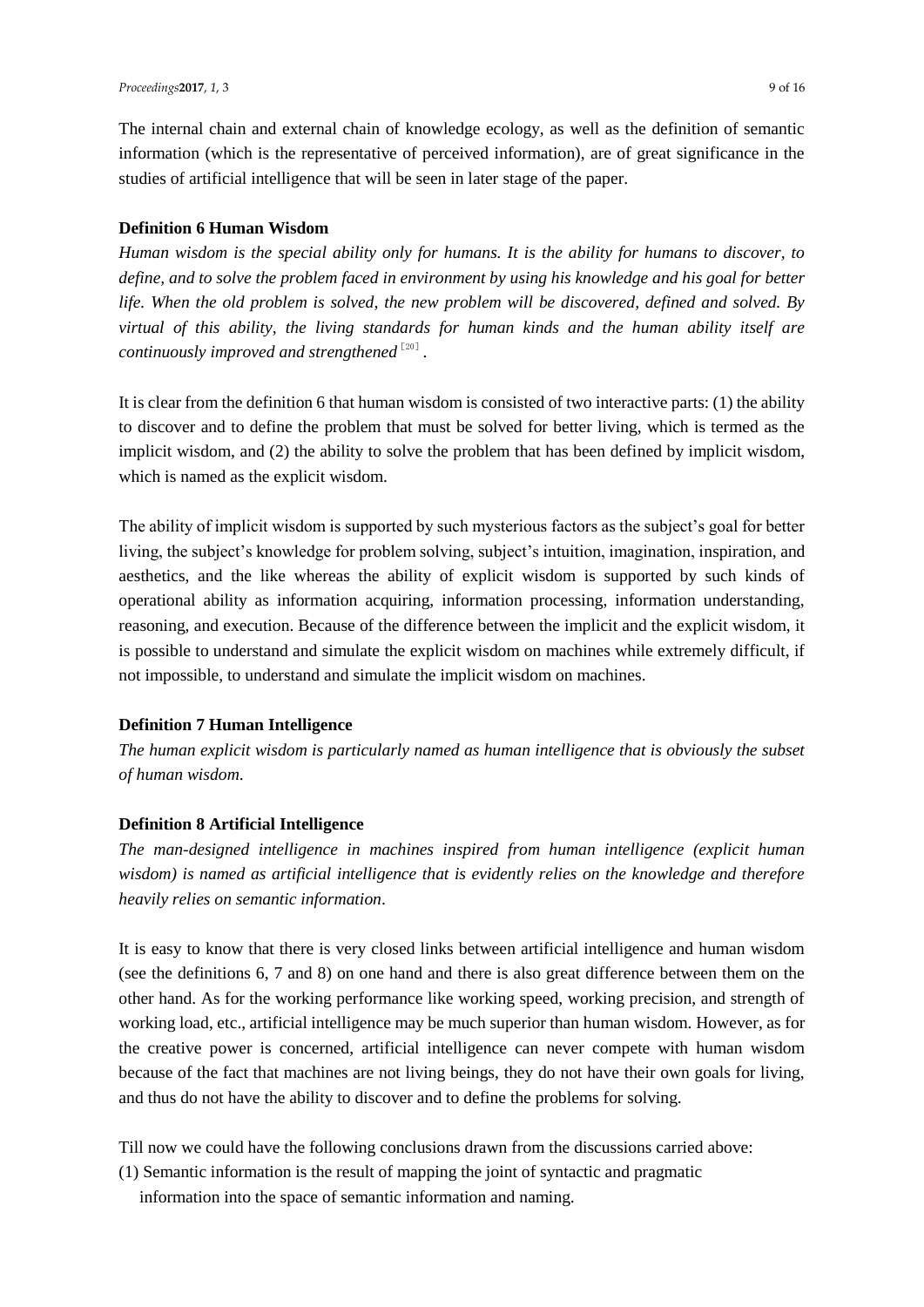- (2) Semantic information is the legal representative of perceived/comprehensive information.
- (3) Semantic information plays very important role in knowledge and intelligence research.

# **4. Nucleus of Semantic Information Theory** [20]

As the necessary foundation of semantic information theory, the concepts related to semantic information have been thoroughly analyzed in section 3. In the following section of the paper, the generative theory, the representation and measurement theory, and the applications of semantic information will be discussed successively.

# **4.1 Semantic Information Genesis**

Referring back to Definition 2, we realize that syntactic, semantic, and pragmatic information are three components of the perceived information, which is perceived by the subject from the object information related. So, object information is the real source of semantic information.

Looking back to Definition 4, we understand that, different from the syntactic and pragmatic information that both of them are specific in nature and thus can directly be produced via subject's sensing functions or experiencing function whereas semantic information is abstract in nature and thus cannot directly be produced via subject's sensing and experiencing functions. Semantic information is a concept produced by subject's abstract function.

Based on the definitions 2 and 4, the model for semantic information generation process can then be implemented as follows (see Fig.4 below).

First, let the object information be denoted by S while syntactic, semantic, and pragmatic information by X, Y, and Z respectively. And then we assume that there is a comprehensive knowledge base (representing the subject's memory system) that has already stored a great set of pairwise knowledge:  ${X_n, Z_n}, n = 1, 2, ..., N$ , where N is a very large positive integer number. In word expression, this means that the *n*-th syntactic information has the *n*-th pragmatic information associated with it. In other words, the subject has had abundance of *a priori* knowledge: what kind of syntactic information will have what kind of pragmatic information.  $X_n$  and  $Z_n$ ,  $n = 1, 2, ..., N$ , are one-to-one correspondingly.

The specific process for generating Y from S can be described in the following steps as is shown in Fig.5 below.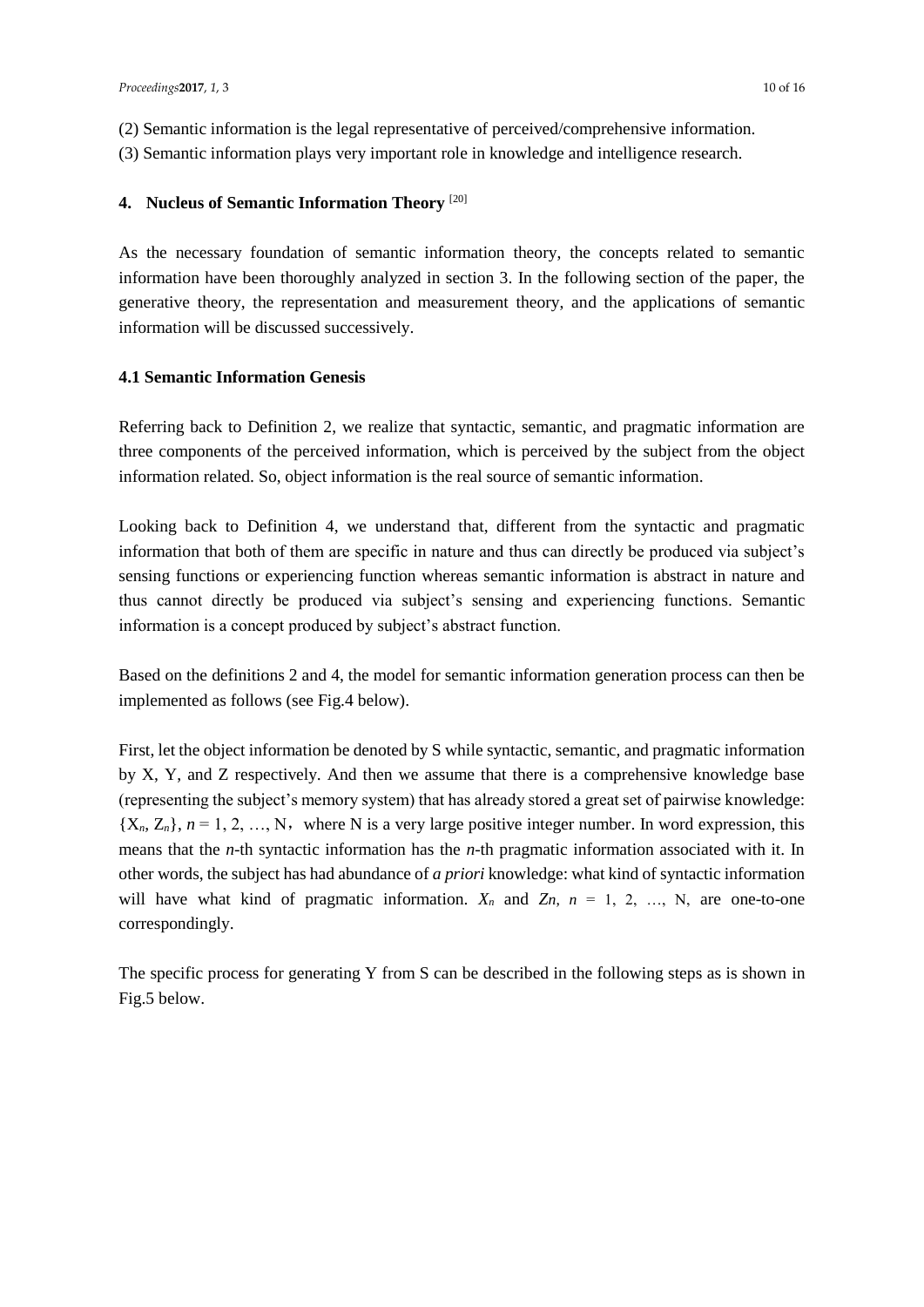

Fig.5 Model for Semantic Information Generation

# **Step 1 Generating X from S via Sensing Function**

Mathematically, this is the mapping function from S to X. This function can be realized via sensing organs for humans. It can also be implemented via sensor systems for machine.

#### **Step 2-1 Generating Z from X via Retrieval Operation**

Using X, the just produced syntactic information in step 1, as the key word to search the set  $\{X_n, Z_n\}$  in knowledge base for finding the  $X_n$  that is matched with X. If such an  $X_n$  is found, the  $Z_n$  corresponding to  $X_n$  in  $\{X_n, Z_n\}$  is accepted as the pragmatic information Z.

This operation can be realized via recalling/memorizing function for humans.

It can also be implemented via information retrieval system for machine

# **Step 2-2 Generating Z from X via Calculation Function**

If the  $X_n$  matching with X cannot be found from  $\{X_n, Z_n\}$ , this means that the system is facing a new object never seen before. In this case, the pragmatic information can be obtained via calculating the correlation between X and G, the system's goal:

$$
Z \sim \text{Cor. (X, G)}\tag{4.1.1}
$$

This function can be performed via utility evaluation for humans.

It can also be implemented via calculation for machine.

### **Step 3 Generating Y from X and Z via Mapping and Naming**

Map  $(X, Z)$  into the space of semantic information and name the result:

$$
Y = \lambda (X, Z) \tag{4.1.2}
$$

This function can be performed via abstract and naming for humans. It can also be implemented via mapping and naming for machine.

It is evident that both the model in Fig.5 and the steps 1-3 clearly describe the principle and the processes for semantic information (with the accompanied syntactic as well as pragmatic information) generation from the object (ontological) information via the system's functions of mapping, retrieving (recalling), calculation (evaluation) and mapping and naming. All of the functions are theoretically valid while technically effective and feasible.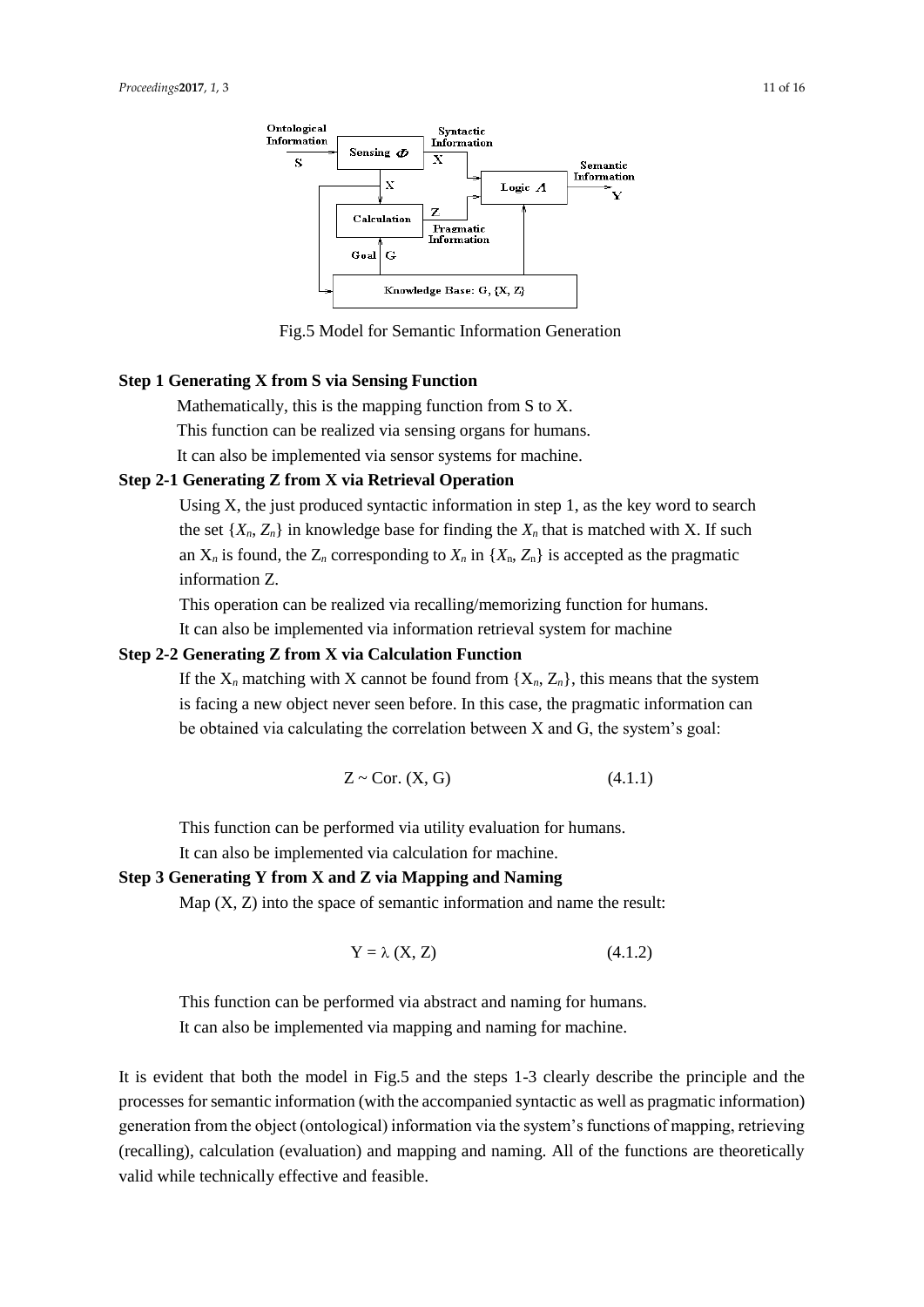The equation (4.1.2) can also be expressed as

$$
y = \lambda (x, z), \quad x \in \mathbf{X}, y \in \mathbf{Y}, z \in \mathbf{Z}, \tag{4.1.3}
$$

where X, Y, and Z stand respectively for the spaces of syntactic, semantic, and pragmatic information and  $\lambda$  the operations of mapping and naming.

The correctness of Eq.(4.1.2), or Eq.(4.13), can also be illustrated by a number of practical examples in reality.

Suppose a piece of syntactic information (the letter sequence) is given, the corresponding semantic information ( $y =$  meaning of the letter sequence) will then depend only on *z*, the pragmatic information associated according to Eq.  $(4.1.3)$ . For instance, given that  $x =$  apple, then *y* will be different, depending on different *z*:

If  ${x = apple, z = nutrition}$ , then  $y = fruit$ . If  ${x = apple, z = useful for information processing}$ , then  $y = i$ -pad computer. If  ${x = apple, z = information processor in pocket}$ , then  $y = i$ -phone.

The model in Fig.5 and the equations (4.1.2) and (4.1.3) have identified that the concept of semantic information stated in Definition 2 and the mutual interrelationship among syntactic, semantic, and pragmatic information described in Definitions 4 are appropriate and legitimate. It is also identified that semantic information so defined can practically be generated either by human subjects, or by intelligent systems.

From now on, we use semantic information to represent the comprehensive/epistemological information, or perceived information.

# **4.2 The Representation and Measurement of Semantic Information**

As is emphasized above that, different from Shannon theory of information (as a statistically syntactic information theory) where the measurement of information is the most concerned issue, here in the case of semantic information theory the most concerned issue is generally not its quantitative measurement but is its qualitative assessment - its ability to understand the meaning of the information and the ability in logic reasoning based on the meaning. The quantitative measurement is in the second place in semantic information theory.

Yet, no matter for quantitative measurement or for qualitative assessment, the representation of semantic information is a common need and an unavoidable foundation. Hence, the first issue before any others we need to discuss is the one of semantic information representation.

# **4.2.1 Representation of Semantic Information**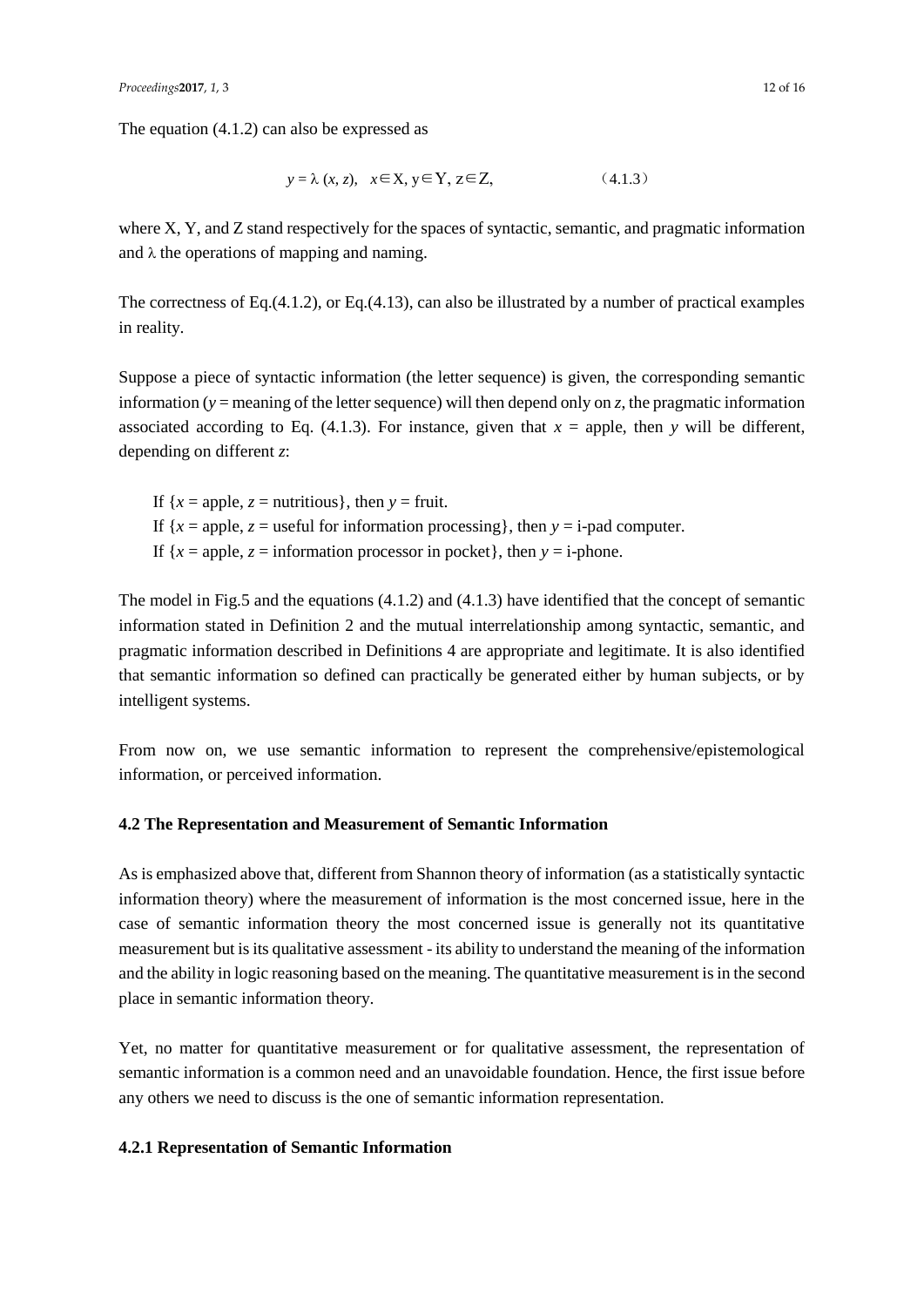Suppose we have a piece of semantic information  $y \in Y$ , which may be a word, a phrase or a sentence, even a paragraph of voice, or video, it can be represented by an *N*-dimensional vector, where *N* is a finite and positive integer:

$$
y = \{y_n | n=1, 2, ..., N\}, \qquad (4.2.1)
$$

If  $N = 1$ ,  $y$  is the semantic information with a single element and is named atomic semantic information, the minimum unit of semantic information which can be judged as true or false, meaning that whether the corresponding syntactic information  $x_n$  is really associated with the pragmatic information  $z_n$ ? If  $N>1$ , y is named the composite semantic information.

For atomic semantic information  $y_n$ , it can be expressed by using the following parameters: its logic meaning  $y_n$  and its logic truth  $t_n$ , where  $y_n$  can be defined by Eq. (4.1.3) while  $t_n$  can be defined by

$$
0 \leq t_n \leq 1, \quad n = 1, 2, ..., N \tag{4.2.2}
$$

It is clear that the parameter is a kind of fuzzy quantity  $[21]$ .

$$
t_n = \begin{cases} l, \text{true} \\ a \in (0, 1), \text{fuzzy} \\ 0, \text{ false} \end{cases} \tag{4.2.3}
$$

Thus, for atomic semantic information  $y_n$ ,  $n = 1, 2, ..., N$ , the comprehensive expression is

$$
(y_n; t_n), n = 1, 2, ..., N
$$
\n(4.2.4)

where,  $y_n$  is determined by Eq. (4.1.3) and  $t_n$  by Eqs. (4.2.2) and (4.2.3).

For N-dimensional semantic information vector  $y$ , its truth vector is expressed as

$$
t = \{ t_n | n = 1, 2, ..., N \}
$$
 (4.2.5)

Correspondingly, its comprehensive expression is

$$
\{y_n, t_n | n = 1, ..., N\}
$$
\n(4.2.6)

#### **4.2.2 Measurement of Semantic Information**

Generally speaking, the quantitative measurement of semantic information is not as important issue as that in syntactic information theory. So this sub-section is treated in appendix.

#### **5**,**Concluding Remarks**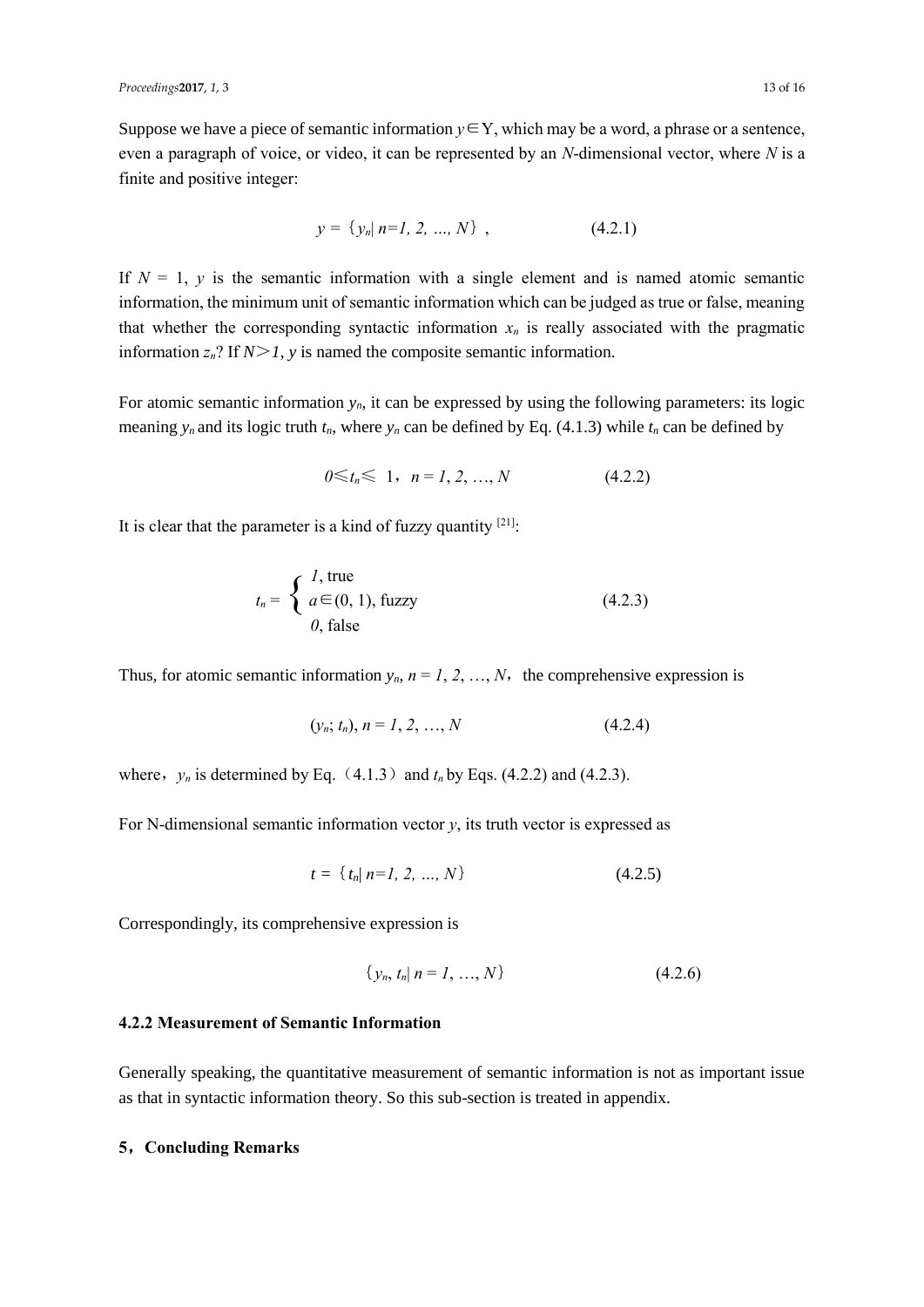The most fundamental purpose for humans to acquire information is to utilize information for solving the problems they are facing. For this purpose, to understand the meaning of the information (semantic information), to evaluate the real value of the information (pragmatic information), and thus to create the strategy for solving the problem are absolutely necessary. However, the unique theory established so far is the mathematical theory of communication by Shannon in 1948, which is a statistical theory of syntactic information and has nothing to do with the theory of semantic and pragmatic information.

Having believed the truth that it should not be acceptable for humans to live in such a world that it has only form factors while has no meaning and no value factors, the author of the paper have made efforts to analyze the difficulties and setbacks that former researchers have encountered, and to investigate the methodologies suitable for information studies and then discovered the new one, which can be termed "methodology of ecological evolution in information discipline", or more briefly, the methodology of information ecology.

Based on the methodology of information ecology, the concepts related to information and semantic information have been re-examined, the definitions of object information and perceived information have been re-clarified, the interrelationship among the syntactic, semantic and pragmatic information and the principle of genesis of semantic information have been discovered, the representation and measurement of semantic information have been set up, and the important applications of semantic information in the fields of knowledge expression and organizing (knowledge base architecture), learning, understanding, cognition, and strategy creation have been re-explored, and the framework of semantic information theory has been formulated.

On the other hand, there are still some open issues existed. One is the better approach to the quantitative measurement of semantic information. The other is the logic theory needed for supporting the inference based on semantic information. The current theory of mathematic logic is not sufficient and the new and more powerful theory of logic, universal logic and the dialectic logic for instance, are eagerly expected.

**Acknowledgement**: The studies on semantic information theory presented here have gained the financial support from the China National Natural Science Foundation. The author would like to express his sincere thanks to this foundation.

#### **Appendix: Note on the Measurement of Semantic Information**

In some cases people may concern such kind of problems as how many amount of semantic information is provided, or which one provides more amount of semantic information between two pieces of semantic information?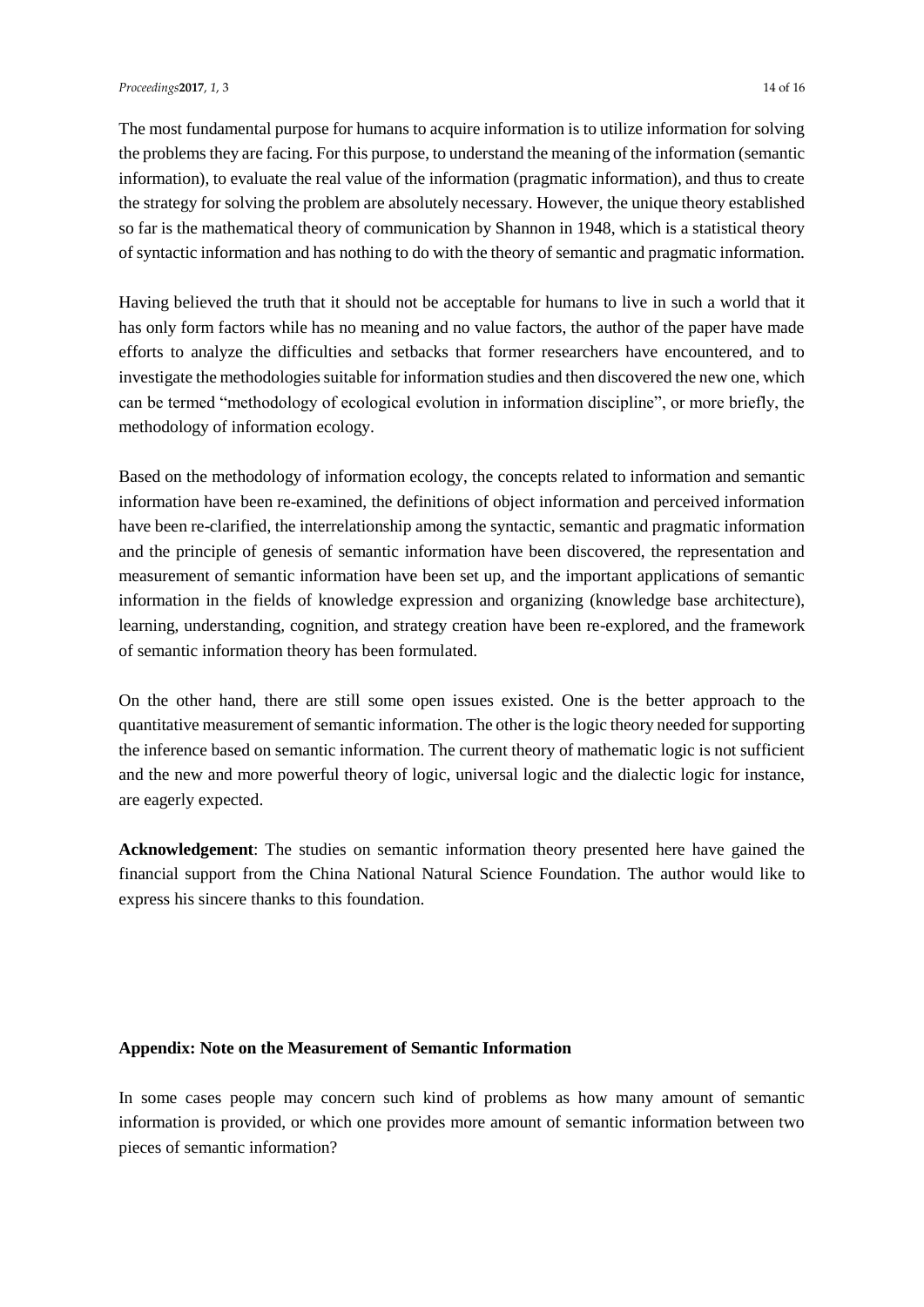Evidently, the amount of a piece of semantic information would be closely related to its logic truth. For example, given an atomic semantic information *yn*, the semantic information amount it provides would be minimum if  $t_n = 0$  whereas be maximum if  $t_n = 1$ . The parameter  $t_n$  is a fuzzy quantity as was pointed out above. According to [18], the normalized amount of the atomic semantic information can be calculated by

$$
I(y_n) = \log_2 2 + [t_n \log_2(t_n) + (1 - t_n) \log(1 - t_n)] \tag{4.2.7}
$$

In which

 $0\log_2 0 = 0$ 

is assumed. The unit of semantic information amount is also "bit". It is easy to calculate from Eq. (4.2.7) that  $I(y_n) = 1$ , if  $t_n = 1$ ;  $I(y_n) = -1$ , if  $t_n = 0$ ;  $I(y_n) = 0$ , if  $t_n = 1/2$ ;  $I(y_n) > 0$ , if  $1/2 < t_n < 1$ ;  $I(y_n) < 0$ , if  $0 < t_n < 1/2$ .

For N-dimensional semantic information vector  $y$ , we generally have

$$
I(y) = f\{I(y_n), n=1, 2, ..., N\}
$$
 (4.2.8)

Where *f* is a complex function whose form depends on the specific logic relation among the atomic semantic information *yn*.

In one extreme case where the logic relation among the *N* pieces of atomic semantic information  $y_n$ in *y* is independent to each other, we have

$$
\mathbf{I}(y) = \sum \mathbf{I}(y_n) \tag{4.2.9}
$$

In another case where *N* pieces atomic semantic information  $y_n$  are strictly related to each other, we will have

$$
\mathbf{I}(\mathbf{y}) = \prod \mathbf{I}(y_n) \tag{4.2.10}
$$

The equations  $(4.2.7)$   $\sim$   $(4.2.10)$  are acceptable but not necessary optimal though.

#### **References**

- [1] Shannon C E. A Mathematical Theory of Communication, BSTJ, Vol. 47, Part I,379-423; Part II, 632-656; 1948
- [2] Kolmogorov A N. Three Approaches to The Quantitative Definition of Information, Internat. J. Comput. Mach., 2, 157-168, 1968
- [3] Kolmogorov A N. Logic Basis for Information Theory and Probability Theory. IEEE